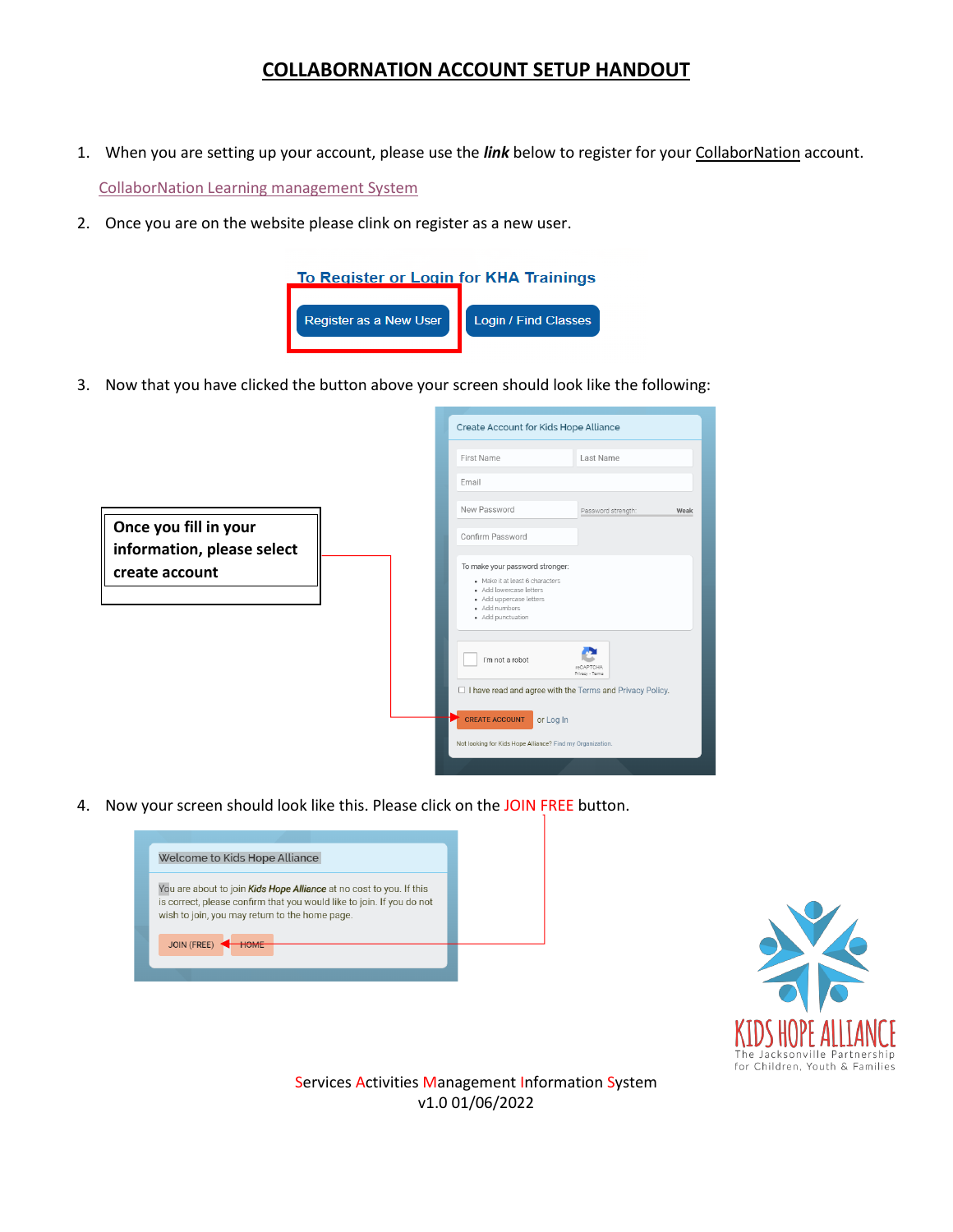5. After you click on the Join free button you will be prompted to confirm you want to join KHA, please click on **YES, JOIN**



6. Now you will need to complete the *Registration Fields* with you information.

|                                                                                          | <b>Registration Fields</b>                                                                                                                                                                                        |
|------------------------------------------------------------------------------------------|-------------------------------------------------------------------------------------------------------------------------------------------------------------------------------------------------------------------|
|                                                                                          | Please fill out this form to complete registration.<br>Address Line 1 *                                                                                                                                           |
| Please make sure that any<br>item with an asterisk $(*)$ is<br>required to be filled in. | Address Line 2                                                                                                                                                                                                    |
|                                                                                          | City *<br>State *                                                                                                                                                                                                 |
| Once that is complete you<br>will hit SUBMIT, and your<br>free account has now been      | Zip Code *                                                                                                                                                                                                        |
| created.                                                                                 | Phone Number *<br>Date of Birth (optional)                                                                                                                                                                        |
|                                                                                          | $Sex*$<br>Select an option v<br>Race (optional)<br>Select an option<br>$\check{ }$<br>Primary Funded Essential Area (optional)<br>Select an option<br>Secondary and any other Funded Essential Area(s) (optional) |
|                                                                                          | Do you mostly use KHA services as a *<br>Select an option<br><b>SUBMIT</b>                                                                                                                                        |

Services Activities Management Information System v1.0 01/06/2022